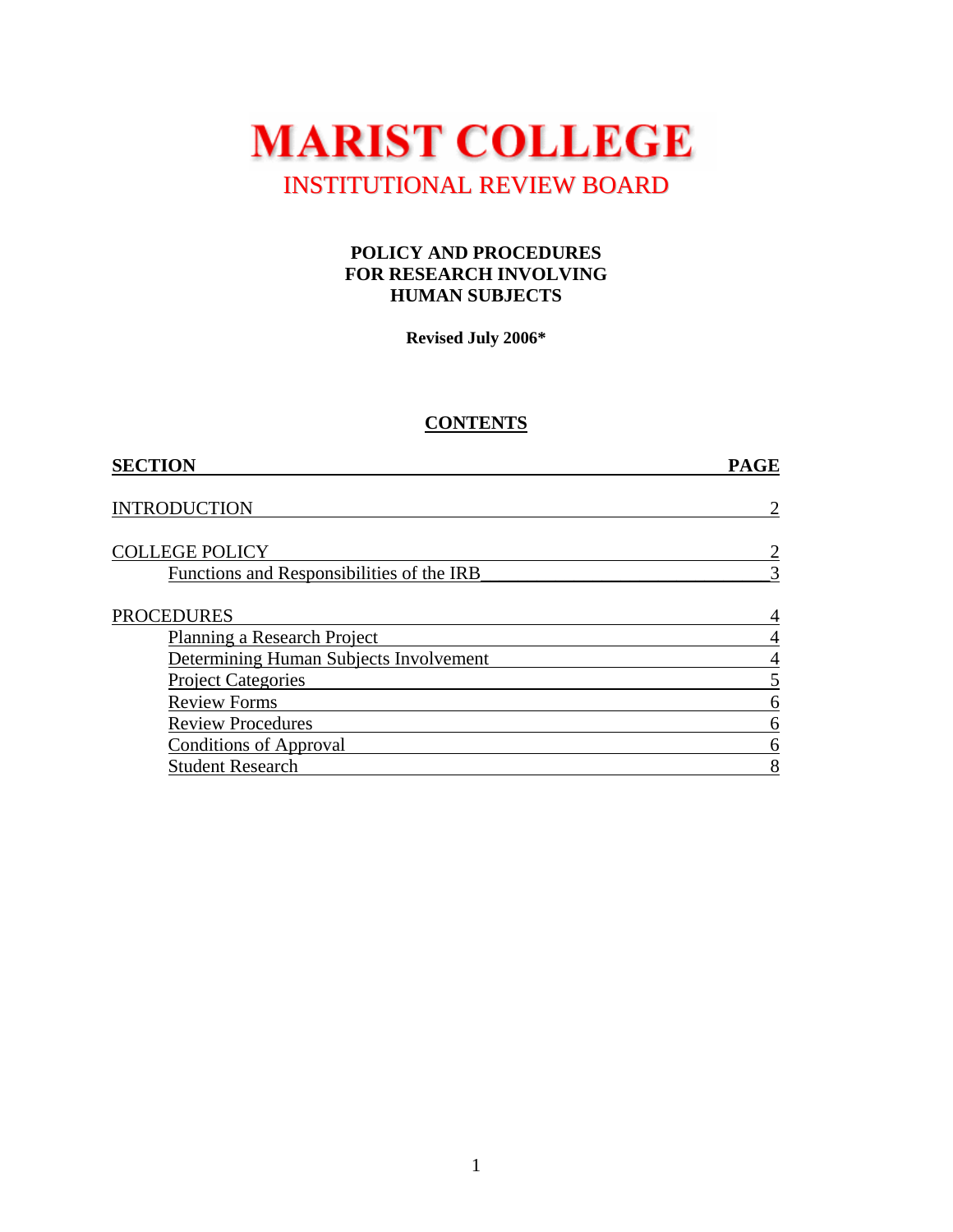### **INTRODUCTION**

The purpose of this manual is to assist investigators planning to conduct research involving human subjects in designing their research and submitting it for approval. Investigators are urged to read this manual carefully in order to avoid unnecessary delay in obtaining approval for their research.

The review of human subjects research at the College is a collaborative process intended to result in mutually acceptable research procedures which accomplish the investigator's scientific objectives while protecting the rights and welfare of the Subjects. The Institutional Review Board (IRB) tries to be as flexible as possible and reviews each project as a separate case rather than imposing rigid requirements. Every attempt is made to take into account all factors in determining the outcome of the review. While the IRB maintains ultimate authority to approve research proposals, it sees its role as educational and encourages consultation at all stages of the research process.

NOTE: APPROVAL OF A PROJECT BY THE IRB ONLY SIGNIFIES THAT THE PROCEDURES ADEQUATELY PROTECT THE RIGHTS AND WELFARE OF THE SUBJECTS AND SHOULD NOT BE TAKEN TO INDICATE COLLEGE APPROVAL TO CONDUCT THE RESEARCH.

### **COLLEGE POLICY**

Marist College assures in its adherence to Federal Wide Assurance of Protection for Human Subjects (FWA) that all requirements of Title 45, Part 46, of the Code of Federal Regulations (45 CFR 46) will be met for all federally-sponsored research and **all other human subject research regardless of sponsorship,** except as otherwise noted in this policy. In accordance with these state and federal regulations and professional standards of ethical conduct, it is the responsibility of the College to reasonably ensure that, in research conducted under its auspices, the rights and welfare of human subjects are adequately protected. All of the Institution's human subjects research activities, regardless of whether the research is subject to federal regulations, will be guided by the Code of Federal Regulations.

In order for the College to fulfill its responsibility, the IRB is authorized to review and approve ALL research involving human subjects conducted under the auspices of the College, **regardless of the source of funding.** Except for those categories specifically exempted or waived under Section 46.101(b)(1-6) or 46.101 (i), all research covered by its FWA will be reviewed and approved by the IRB that has been established under the FWA with the Office of Human Research Protections (OHRP) or as may be otherwise agreed to by OHRP. The involvement of human subjects in research covered by the FWA will not be permitted until an appropriate IRB has reviewed and approved the research and written informed consent has been obtained from the subject or the subject's legal representative, unless properly waived by the IRB under Section 46.116(c), (d) or by any applicable waiver under Section 46.101(i). Student research involving human subjects from outside the class is also subject to the above provisions.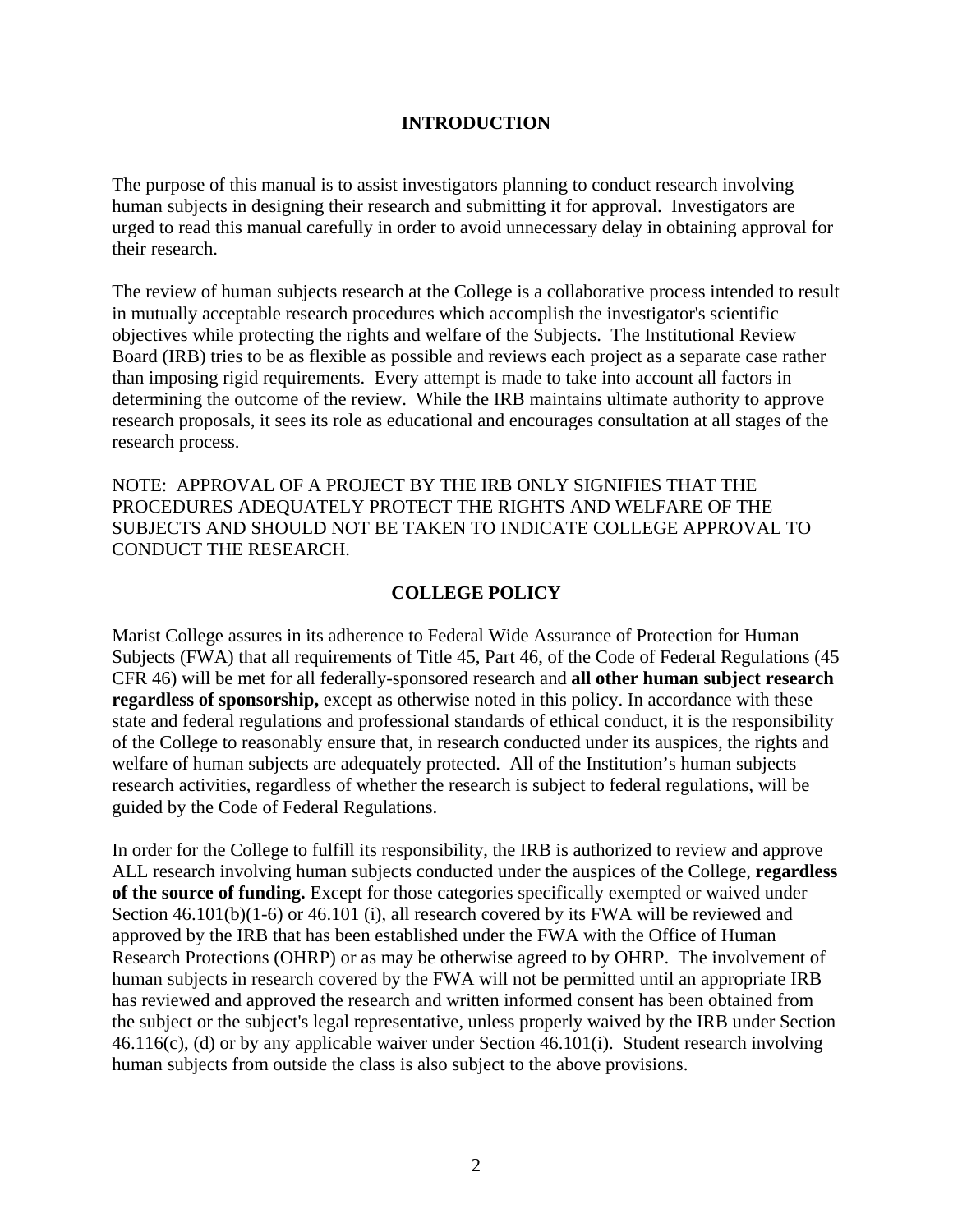## **Functions and Responsibilities of the IRB:**

- 1. The Marist College IRB fulfills a two-fold purpose. First, it was established by law to protect human subjects of research from all reasonable harm, whether physical or psychological. Second, the IRB was established to alert researchers of possible risks to their subjects.
- 2. Any human subjects research proposed by any member of the Marist community, including faculty, staff and students, under the auspices of Marist College, is subject to review. All human research at Marist is reviewed to ensure protection of subjects of research.
- 3. The IRB is guided by respect for persons, beneficence, and justice. The IRB will ensure that legally effective informed consent is obtained and documented. The IRB has the authority to observe or have a third party observe the consent process.
- 4. The IRB must follow the written policies and procedures of Marist College for the protection of human participants in research. These policies and procedures are in compliance with federal regulations and state law.
- 5. Except when an expedited review procedure is applicable, the IRB must review proposed research at convened meetings at which a majority of the members of the IRB are present. In order for the research to be approved, it must receive unanimous approval of those members present at the meeting.
- 6. The IRB will review and has the authority to approve, require modifications (to secure approval), or disapprove research activities that come under its review, including changes in previously approved human participants research. For approved research, the IRB will determine which activities require continuing review more frequently than every twelve months or need verification that no changes have occurred if there was a previous IRB review and approval.
- 7. IRB approvals denote approval **within** the institution (Marist College). Further approval from other entities may be required.
- 8. IRB approval or disapproval decisions and requirements for modifications will be promptly conveyed to investigators in writing. Written notification of decisions to disapprove will be accompanied by reasons for the decision with provision of an opportunity for reply by the investigator.
- 9. Where appropriate, the IRB will determine that adequate additional protections are ensured for fetuses, pregnant women, prisoners, and children, as required by Subparts B, C, and D of 45 CFR 46. The IRB will notify OHRP promptly when IRB membership(s) is modified to satisfy requirements of 45 CFR 46.304 and when the IRB fulfills its duties under 45 CFR 46.305(c).
- 10. The members of the IRB are appointed by the Academic Vice President/Dean of Faculty in consultation with the Chair of the Faculty Affairs Committee. In accordance with the FWA, the College will provide the IRB with resources including professional and support staff sufficient to carry out their responsibilities effectively. In addition to other requirements of state and federal regulations, the membership of the IRB shall be composed of individuals of varying backgrounds who are qualified through maturity, experience, expertise and the diversity of the members' racial and cultural backgrounds to assure complete and adequate review of activities commonly conducted under the College's auspices, and to ensure respect for its advice and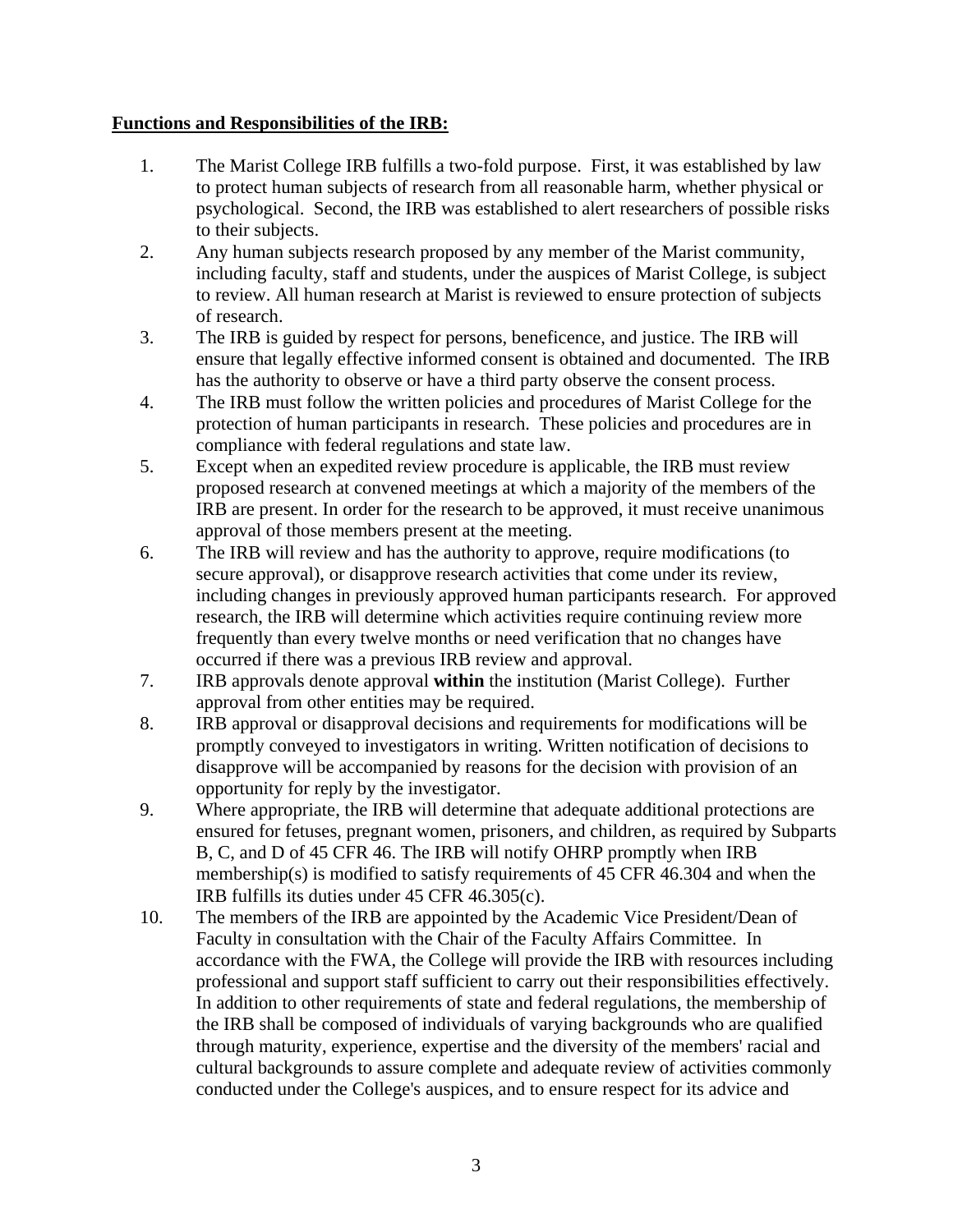counsel for safeguarding the rights and welfare of human subjects. The IRB shall possess the professional competence necessary to ascertain the acceptability of proposals in terms of institutional commitment and regulations, applicable law, standards of professional conduct and practice, and community attitudes. The current (July 2006) IRB members include:

- **Elizabeth Quinn, Ph.D., Chair**
- **Kavous Ardalan, Ph.D.**
- **Erik Moody, Ph.D.**
- **Andrew Ryder, Ph.D.**
- **Benjamin Hayden, Ph.D.**

 In addition, Michael Tannenbaum, Ph.D., Dean of the School of Science, serves as Human Subjects Administrator and is an *ex officio* member of the IRB. The Academic Vice-President/Dean of Faculty (currently Dr. Artin Arslanian, Ph.D.) serves as the Institutional Signatory Official.

11. Questions may be addressed to the current Chairperson of the Marist College Institutional Review Board:

**Elizabeth Quinn, PhD. Chair, Institutional Review Board Elizabeth.Quinn[@Marist.edu](mailto:elizabeth.quinn@marist.edu)  845-575-3000 ext. 2458 Dyson 336** 

### **PROCEDURES**

## **Planning a Research Project:**

When investigators plan to conduct research involving human subjects, they are advised to consult with their research supervisor on all aspects of their study in an effort to develop a research proposal that meets the standards for approval. If a research supervisor has questions, he or she may contact an IRB member for advice regarding appropriate design and methodology of the study.

All researchers must undergo assurance training prior to conducting any research under the auspices of Marist College. The College has arranged for such training to be provided by the CITI course in The Protection of Human Research Subjects. The Marist Office of Institutional Research & Planning will track faculty, student, and staff completion of this training. Certification of training completion must be submitted with the IRB Human Subjects Research Review Form.

#### **Determining Human Subjects Involvement:**

The initial determination as to whether a research project should be considered human subjects research should be made by the investigator. Final authority for making this determination rests with the IRB or its designee.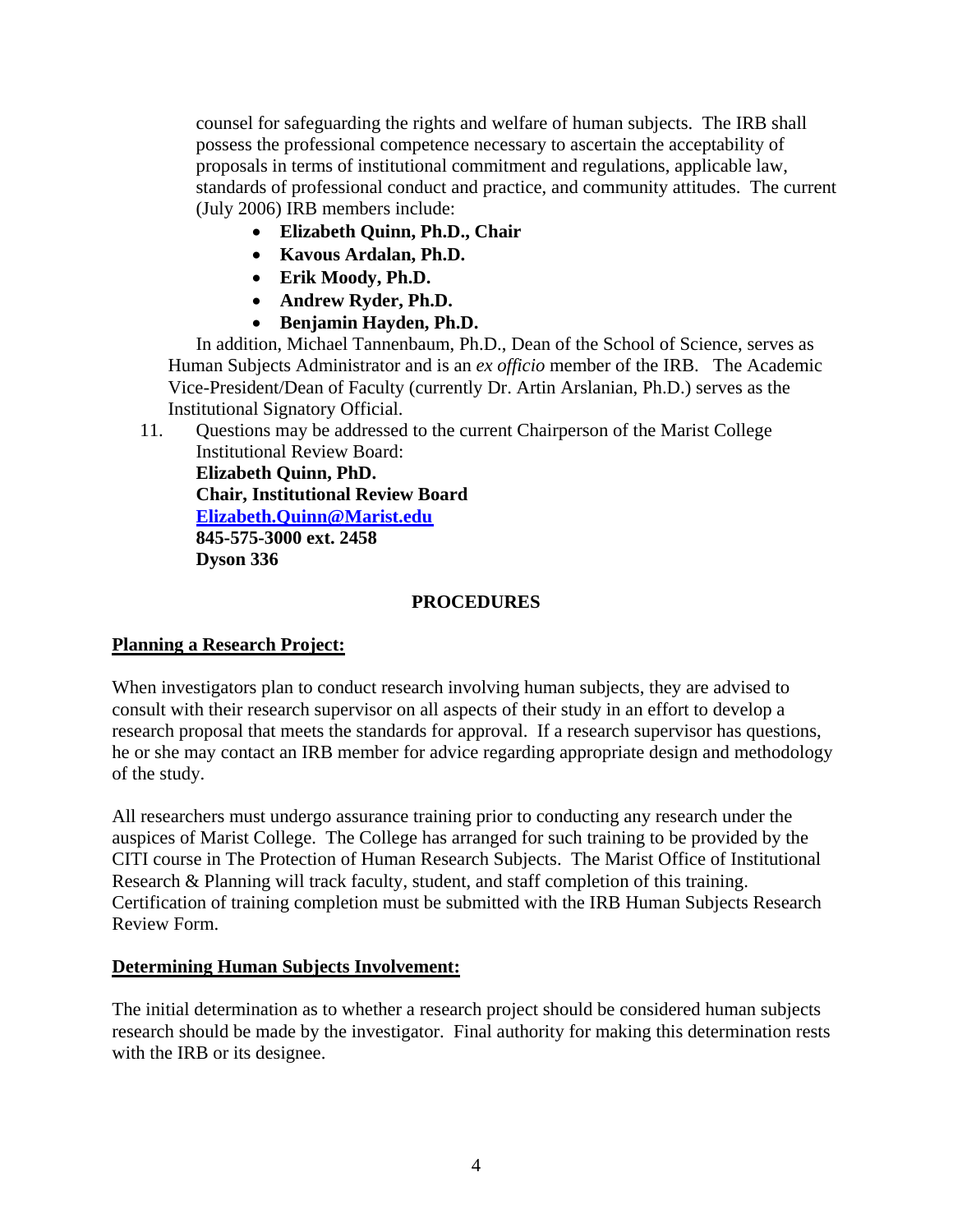In general, research which involves data gathered solely for internal, on-campus use (e.g., course evaluation or institutional research), or informal studies with no documentation of data would not need to be reviewed. If however, the results of this research will be disseminated in any way, then the research must receive prior approval. If no dissemination is planned at the time the data are gathered, but the possibility of future dissemination exists, the project director is advised to submit the project for approval prior to initiating the research.

# **Project Categories:**

Certain categories of research involving little or no risk to subjects need not be reviewed and approved by the full IRB, but maybe eligible for less intensive review procedures. The IRB shall develop and promulgate appropriate categories of research eligible for these procedures. Once it has been determined that an activity is to be considered human subjects research, it will be reviewed under one of two categories: Category I is eligible for "expedited review" and Category II requires" full review." The review procedures for each of these are described below in accordance with 45 CFR 46.110. Each researcher should make the initial determination regarding the appropriate category of review, although the IRB or its designee may require review under another category. The researcher can always request a higher level of review than that required.

Below are listed the project categories, along with examples of the types of projects included in each category:

# Project Category I (Expedited Review)

- Anonymous, mail or telephone surveys on innocuous topics
- Anonymous, non-interactive, non-participating observation of public behavior
- Secondary analysis of existing data
- Research involving the use of records if information taken from these sources is provided to the researcher in such a manner that subjects cannot be identified
- Research on individual or group behavior of normal adults where there are no interviews and interactive surveys on non-sensitive topics

This research generally does not require written documentation of informed consent, but oral consent is required for all research involving direct interaction with subjects. All research in schools requires written permission of the school district administrator who has authority to grant such permission.

## Project Category II (Full Review)

- Research which might put subjects at risk
- Research involving psychological or physiological intervention
- Non-curricular, interactive research, e.g., in schools, prisons, social service agencies
- Research involving deception
- Interviews or surveys on sensitive topics
- Research on special populations; e.g. minors, prisoners, and the mentally incompetent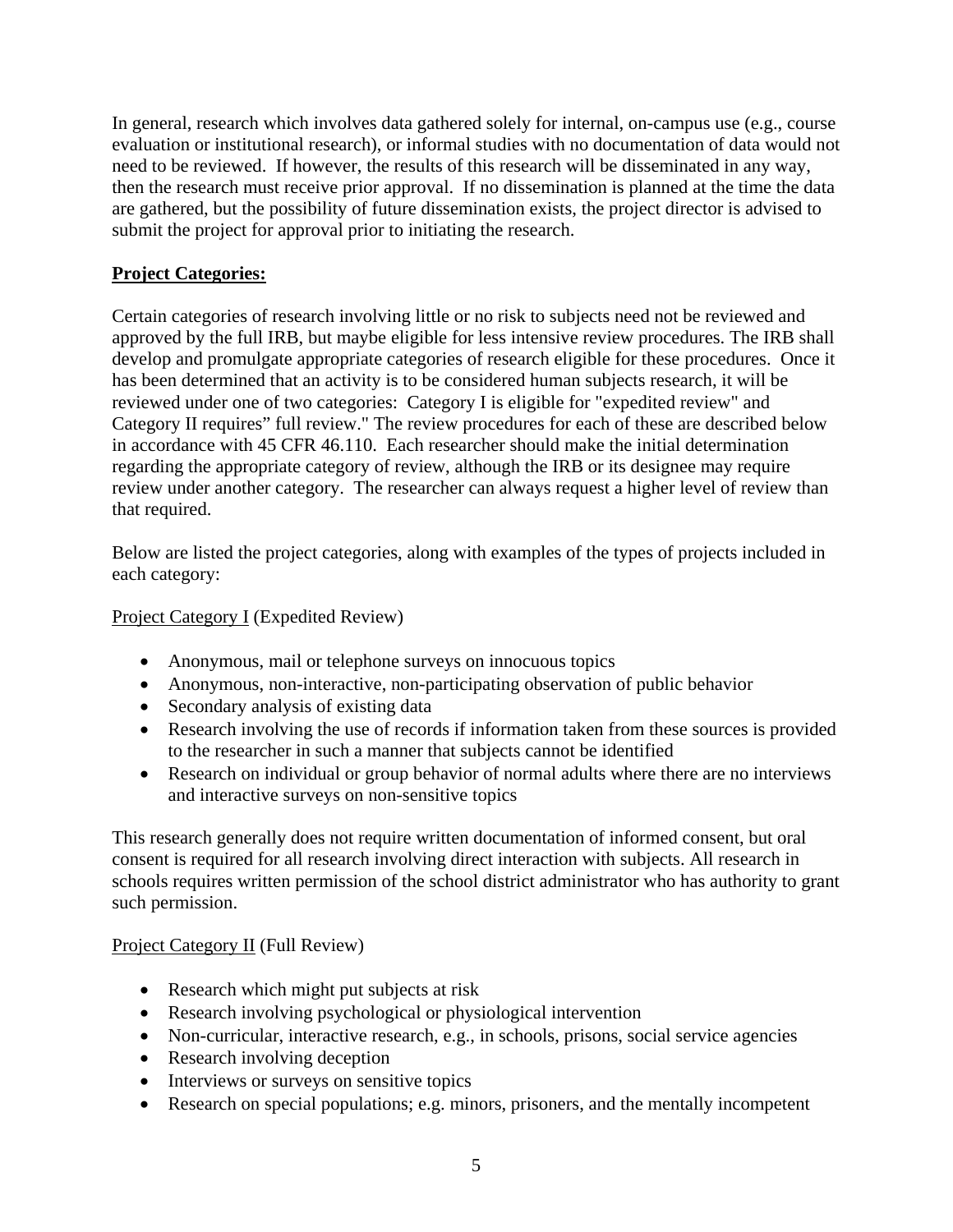• Research conducted outside the United States, regardless of the procedures involved

For all research involving subjects who have been determined to be "at risk," written documentation of legally effective informed consent is required. Research with minors or subjects incompetent to give consent requires written consent by a parent or legal guardian. Deception research will only be approved if it meets certain conditions (e.g., debriefing)

The IRB may require full review of any research submitted or approved under expedited review.

## **Review Forms**

The IRB has developed a unified Human Subjects Research Review Form which is used in submitting research proposals in both project categories. The form is designed so that only the information required for the appropriate project category need be included in the proposal. Human Subjects Review Form is available at [www.marist.edu/academics/irb/.](http://www.marist.edu/academics/irb/)

## **Review Procedures**

Under expedited review, only ONE (1) COPY of the review form must be submitted and the review is carried out by the authorized designee of the IRB. The designee may approve the project, request additional information, or submit the proposal to the IRB for review and approval. The IRB may require a full review to reconsider any proposal approved under expedited review. The investigator is notified in advance of this review. If the investigator questions any determination made under expedited review, he/she has the option of requesting a full review by the IRB, which will make the final determination.

Under full review, THE ORIGINAL PLUS EIGHT (8) COPIES of the proposal must be submitted. The review is generally conducted at the next convened meeting of the IRB. The IRB meets regularly (at least monthly) during the academic year and as needed during the summer. A proposal should be received by the middle of the week prior to the scheduled IRB meeting to be included on the agenda for that meeting.

Investigators are welcome to attend the meeting and answer questions or provide additional information regarding their projects.

# **Conditions of Approval**

The following requirements are the minimal necessary for IRB review, discussion, and documentation in the meeting minutes in accordance with 45 CFR 46.111:

- 1. The proposed research design must be scientifically sound and present a clear hypothesis. The study must be designed in a manner appropriate to examine the stated hypothesis.
- 2. The proposed research design will not expose subjects to unnecessary risks. Any risks to subjects are reasonable in relation to anticipated benefits, if any, to subjects, and the importance of knowledge that may reasonably be expected to result. All possible identified risks must be minimized.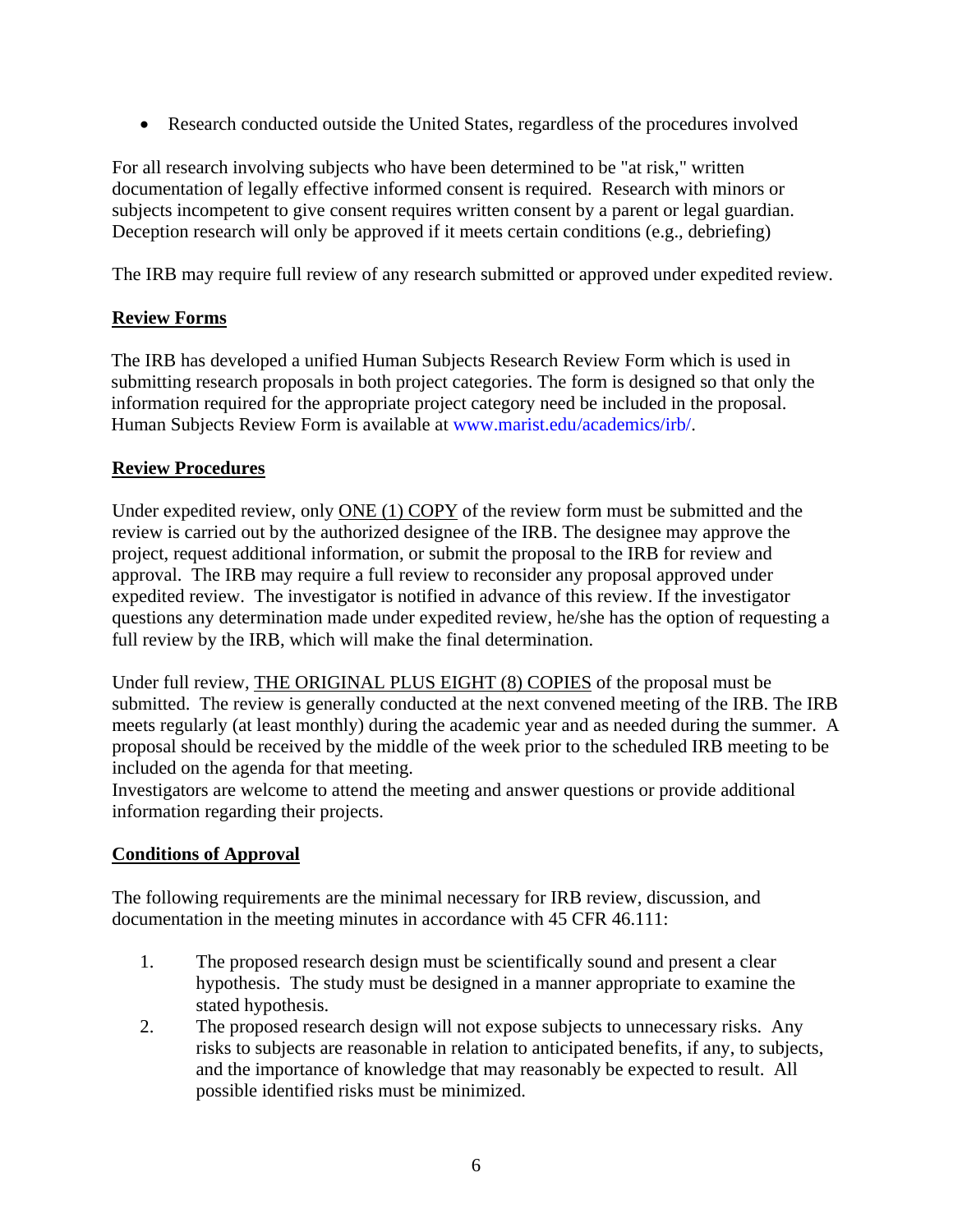- 3. The proposed research design must allow for additional safeguards required to protect the rights of subjects likely to be vulnerable to coercion or undue influence including but not limited to: children, pregnant women, fetuses, those who are socially- or economically-disadvantaged, or those who are decisionally impaired.
- 4. Informed consent must be obtained from research subjects or their legally authorized representative(s).
	- a. Consent documents must be understandable to subjects.
	- b. If appropriate, a child's assent must be obtained.
	- c. Documentation must include the following required elements:
		- i. A statement that participation is voluntary, that refusal to participate will involve no penalty or loss of benefits to which the subject is otherwise entitled, and that the subject may discontinue participation at any time without penalty or loss of benefits to which the subject is otherwise entitled.
		- ii. A statement describing the extent, if any, to which confidentiality of records identifying the subject will be maintained.
		- iii. For research involving more than minimal risk, an explanation of whether any compensation and any medical treatments are available if an injury occurs and, if so, what they consist of, or where further information may be obtained. Note: In general, the College does not have a formal plan or program to provide medical treatment or compensation for any injury which occurs as a result of the subject's participation (the participant should also be informed that this does not waive any of his/her legal rights);
		- iv. An explanation of whom to contact for answers to pertinent questions about the research and research subjects' rights, and whom to contact if a subject suffers a research-related injury. Typically, the person responsible for the study (either the principal investigator or his/her supervisor) should be identified as the person to contact if any such issues arise.
		- v. A statement that the study involves research, an explanation of the purposes for the research, the expected duration of the subject's participation, a description of the procedures to be followed, and identification of any procedures that are experimental.
		- vi. A description of any reasonably foreseeable risks or discomforts to the subject.
		- vii. A description of any benefits to the subject or to others that may reasonably be expected from the research.
		- viii. A disclosure of appropriate alternative procedures or courses of treatment, if any, that might be advantageous to the subject.
- 5. Subject privacy and confidentiality must be maximized. Any personally identifiable material must be protected from access or use.

In projects where subjects are determined to be at risk, the actual procedure utilized in obtaining "legally effective informed consent" must be fully documented. This is accomplished by using a written consent form embodying all of the elements of information required for the project. The consent form must be read by or to the subject or his/her legally authorized representative and signed by the person giving consent. A copy of the consent form should be given to the person signing the form and the signed form must be maintained in the investigator's files for an indefinite period of time following completion of the study.

The IRB has designated a **SAMPLE** form that can be used as a guide in preparing the consent form that will actually be used in the investigators research project or activity. PLEASE NOTE the final form administered must be approved by the IRB before it can be legally administered.

In rare cases, where these procedures will surely invalidate important objectives of the project, IRB approval of modified consent procedures may be sought.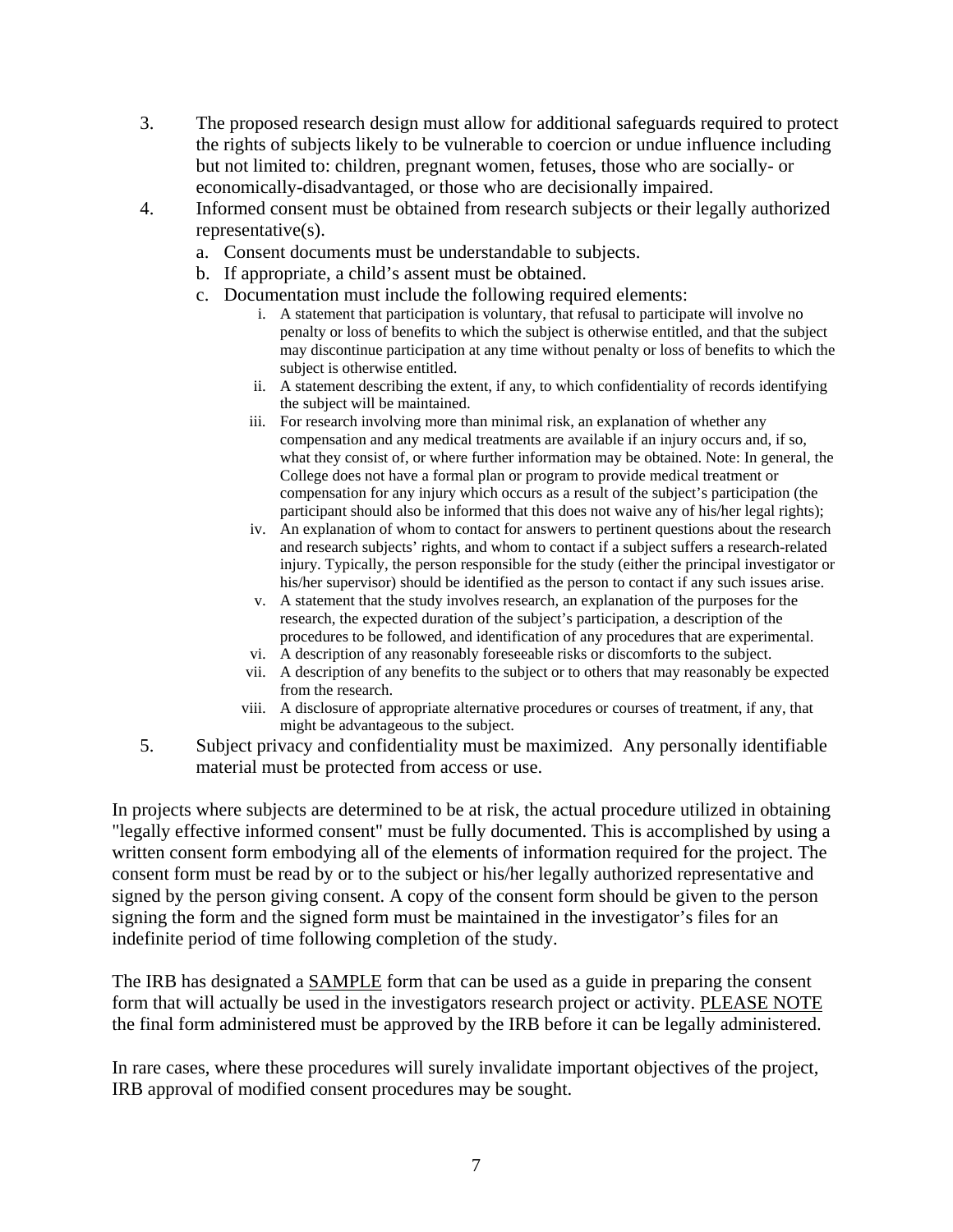In projects where risk to subjects has been determined to be no more than minimal, provision may be made for oral or written presentation and consent. Under this procedure, the subject is informed of those basic elements of consent which are applicable to low risk procedures and no signed document is necessary on the part of the subject. However, a sample copy of the presentation must be approved by the IRB. A major exception to this policy occurs when research involves minors as subjects, in which case, written parental consent is usually required. (See "Guide to Research Involving Minors.")

In some cases, the IRB may approve a consent procedure which does not include, or which alters some or all of the elements of informed consent or may entirely waive the requirement to obtain written informed consent.

Approval of a project by the IRB applies only to the procedures submitted in the proposal. The investigator must secure prior approval from the IRB for any changes in the procedures that will affect the use of human subjects.

Approval for projects is valid for one calendar year only. Investigators must request a continuation for the approval yearly if the activity lasts more than one year. Only two (2) continuations will be granted for a given project. After three years, the project must be resubmitted.

### **Student Research**

All student investigators must have a College supervisor who is responsible for ensuring all procedures of the approval are complied with by the investigator. The faculty supervisor is also responsible for ensuring the research methodology is appropriate for the study and adheres to ethical standards identified on pages 6 and 7 of this document. The faculty supervisor must sign the proposal review form certifying that the project is under his/her supervision.

Class projects may be reviewed as one proposal, at the discretion of the instructor. However, if the entire class is not using the same procedure, then each student or group of students must submit a separate proposal.

In general, it is advisable for students to select research projects which are eligible for "expedited review" (Category I). In this way, approval for the projects will take very little time. Students are not, however, prohibited from conducting research in Category II, but additional time may be required to obtain approval from the full IRB. In all cases, it is the responsibility of the instructor to ensure that students use only approved procedures.

To further expedite the approval of class projects, the instructor can obtain approval before the semester begins under two circumstances: 1) if all of the students are using the same procedures, e.g., a class survey) and the instructor has established the procedures before the class starts, or 2) the instructor submits a list of alternative procedures for approval and the students are to choose one from the list.